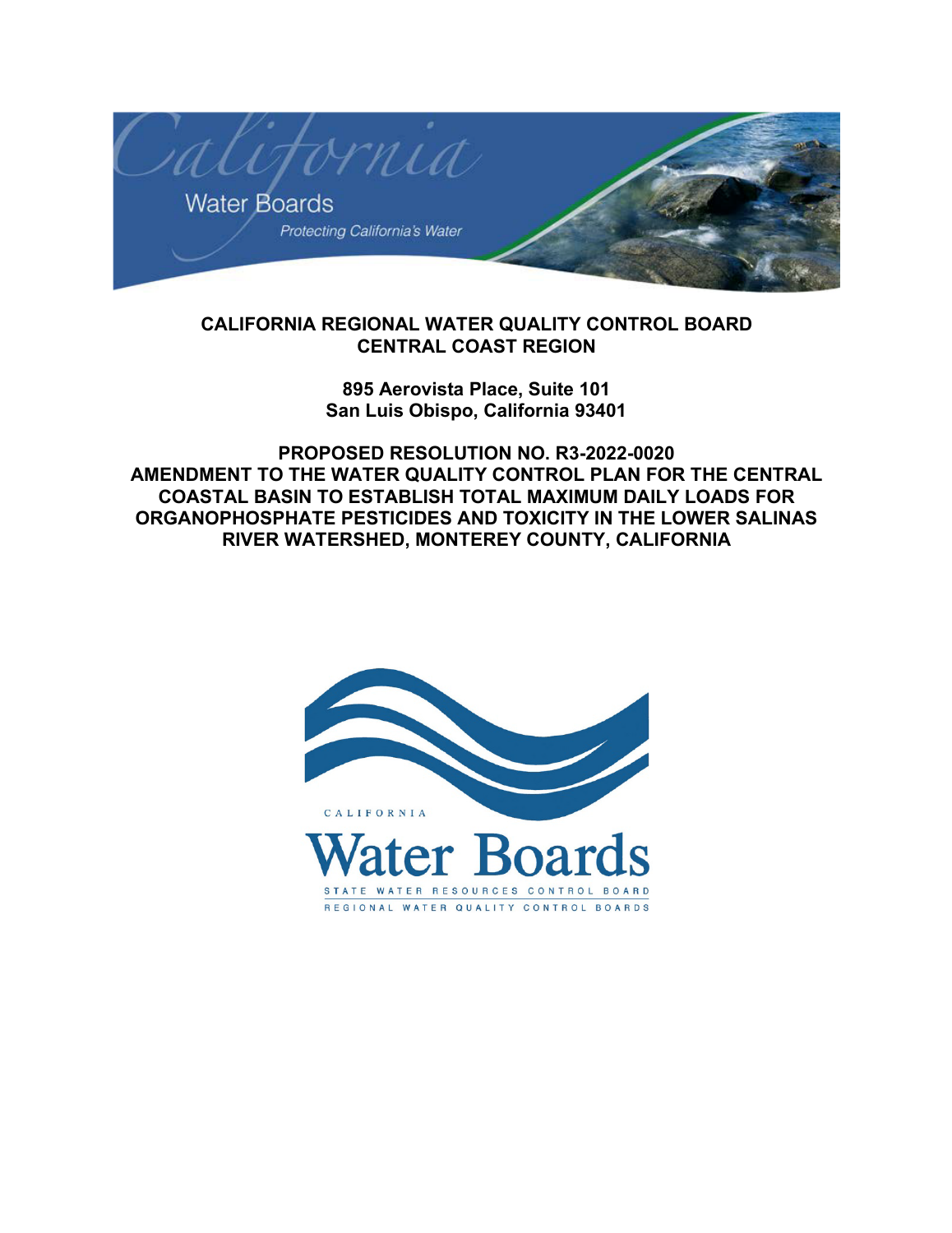WHEREAS, the California Regional Water Quality Control Board, Central Coast Region (hereafter Central Coast Water Board), finds that:

- 1. The Central Coast Water Board adopted the Water Quality Control Plan for the Central Coastal Basin (Basin Plan) on March 14, 1975. The Basin Plan designates beneficial uses and water quality objectives for waters of the state, including surface waters and groundwaters. The Basin Plan also includes implementation programs for achieving water quality objectives addressing point source and nonpoint source discharges, prohibitions, and incorporates statewide plans and policies. The current Basin Plan is the June 2019 Edition. The Central Coast Water Board has determined that the Basin Plan requires further revision and amendment.
- 2. The Basin Plan may be amended in accordance with California Water Code section 13240 and following.
- 3. The Central Coast Water Board has determined the Basin Plan requires further revision and amendment to establish Total Maximum Daily Loads (TMDLs) and an implementation plan for organophosphate pesticides (chlorpyrifos, diazinon, malathion) and toxicity for the lower Salinas River watershed, as identified in the attached Basin Plan amendment. The lower Salinas River watershed includes the following waterbodies: Moro Cojo Slough, Old Salinas River, Salinas River Lagoon, Tembladero Slough, Merritt Ditch, Alisal Slough, Alisal Creek, Blanco Drain, Salinas Reclamation Canal (Lower), Salinas Reclamation Canal (Upper), lower Salinas River, Espinosa Slough, Gabilan Creek, Natividad Creek, Santa Rita Creek, Quail Creek, and Chualar Creek.
- 4. Pursuant to California Water Code section 106.3(a), it is the policy of the State of California that every human being has a right to safe, clean, affordable, and accessible water adequate for human consumption. California Water Code section 106.3(b) requires the Central Coast Water Board to consider how their actions impact the human right to water and to explicitly consider the human right to water when revising, adopting, or establishing policies, regulations, and grant criteria when those policies, regulations, and grant criteria affect the human right to safe, clean, affordable, and accessible water adequate for human consumption, cooking, and sanitary purposes.
- 5. On January 26, 2017, the Central Coast Water Board adopted [Resolution No. R3-](https://www.waterboards.ca.gov/centralcoast/board_decisions/adopted_orders/2017/2017-0004_hrtw_fnl.pdf) [2017-0004](https://www.waterboards.ca.gov/centralcoast/board_decisions/adopted_orders/2017/2017-0004_hrtw_fnl.pdf),<sup>[1](#page-1-0)</sup> resolving to continue to consider the human right to water when revising water quality control plans.
- 6. This Basin Plan amendment promotes the state policy and Resolution No. R3-2017- 0004 by establishing TMDLs for organophosphate pesticides and toxicity in the lower Salinas River watershed. Waterbodies in this watershed are designated for

<span id="page-1-0"></span><sup>1</sup> [https://www.waterboards.ca.gov/centralcoast/board\\_decisions/adopted\\_orders/2017/2017-](https://www.waterboards.ca.gov/centralcoast/board_decisions/adopted_orders/2017/2017-0004_hrtw_fnl.pdf) [0004\\_hrtw\\_fnl.pdf](https://www.waterboards.ca.gov/centralcoast/board_decisions/adopted_orders/2017/2017-0004_hrtw_fnl.pdf)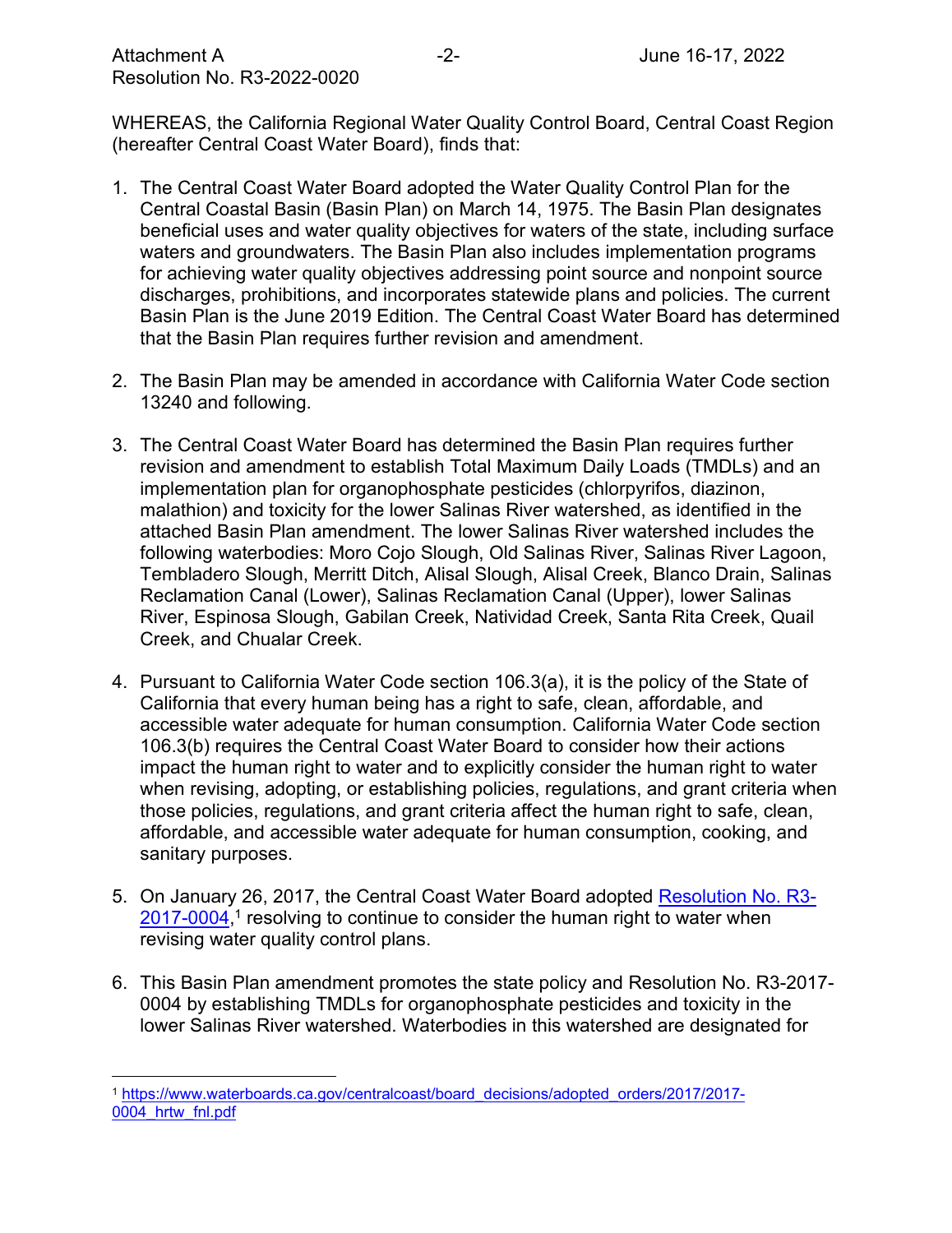protection of human health including beneficial uses for recreation and municipal and domestic water supply.

- 7. Consistent with the human right to water law and Resolution No. R3-2017-0004, the public process to consider these TMDLs provided meaningful opportunities for individuals and communities that lack adequate, affordable, or safe drinking water to engage in Water Board activities and provide input to Water Board decisions that affect their communities.
- 8. Consistent with the human right to water law and Resolution No. R3-2017-0004, this TMDL Project is intended, in part, to address discharges of pollutants to the lower Salinas River watershed and to provide for the regulation of such discharges in order to attain the highest water quality reasonable, considering all demands being made on those waters and the total values involved.
- 9. The geographic scope of this TMDL Project encompasses the approximately 405 square mile lower Salinas River Creek watershed. There are two major subwatersheds in the TMDL Project area, which terminate at Moss Landing Harbor; one is the lower Salinas River and its tributaries, and the other is the Salinas Reclamation Canal and its tributaries. Major tributaries to the lower Salinas River include Chualar Creek, Esperanza Creek, Quail Creek, Toro Creek, and Blanco Drain. The lower portion of the Salinas River forms the Salinas River Lagoon (North) where flows are regulated into the Old Salinas River and Moss Landing Harbor. Tributaries to the Salinas Reclamation Canal include Alisal Creek, Natividad Creek, Gabilan Creek, Santa Rita Creek, Alisal Slough, Espinosa Slough, and Merritt Ditch. The lower portion of Salinas Reclamation Canal forms the Tembladero Slough where flows join the Old Salinas River and eventually terminate at Moss Landing Harbor. Moro Cojo Slough is tributary to Moss Landing Harbor. Land use varies throughout the watershed, with the Gabilan Mountains being mostly undeveloped. The valley floor is mainly comprised of lands intensively farmed with irrigated agricultural crops and developed urban lands. Irrigated agricultural crops, comprised of primarily lettuce, broccoli, and strawberries, dominate the rich alluvial valley floor. The major urban area is the City of Salinas, located in the center of the watershed, with a population of approximately 156,000.
- 10.Multiple waterbodies within the lower Salinas River watershed are listed on the federal Clean Water Act section 303(d) List for water quality impairments due to chlorpyrifos, diazinon, malathion, and toxicity. Consequently, the Central Coast Water Board is required to adopt TMDLs (Code of Federal Regulations, title 40, sections 130.6(c)(1) and 130.7) and an associated implementation plan (California Water Code, section 13242).
- 11.The Central Coast Water Board previously established TMDLs for the lower Salinas River watershed for chlorpyrifos and diazinon through a single regulatory action, Resolution R3-2011-0005, on May 5, 2011, and reestablished the TMDLs through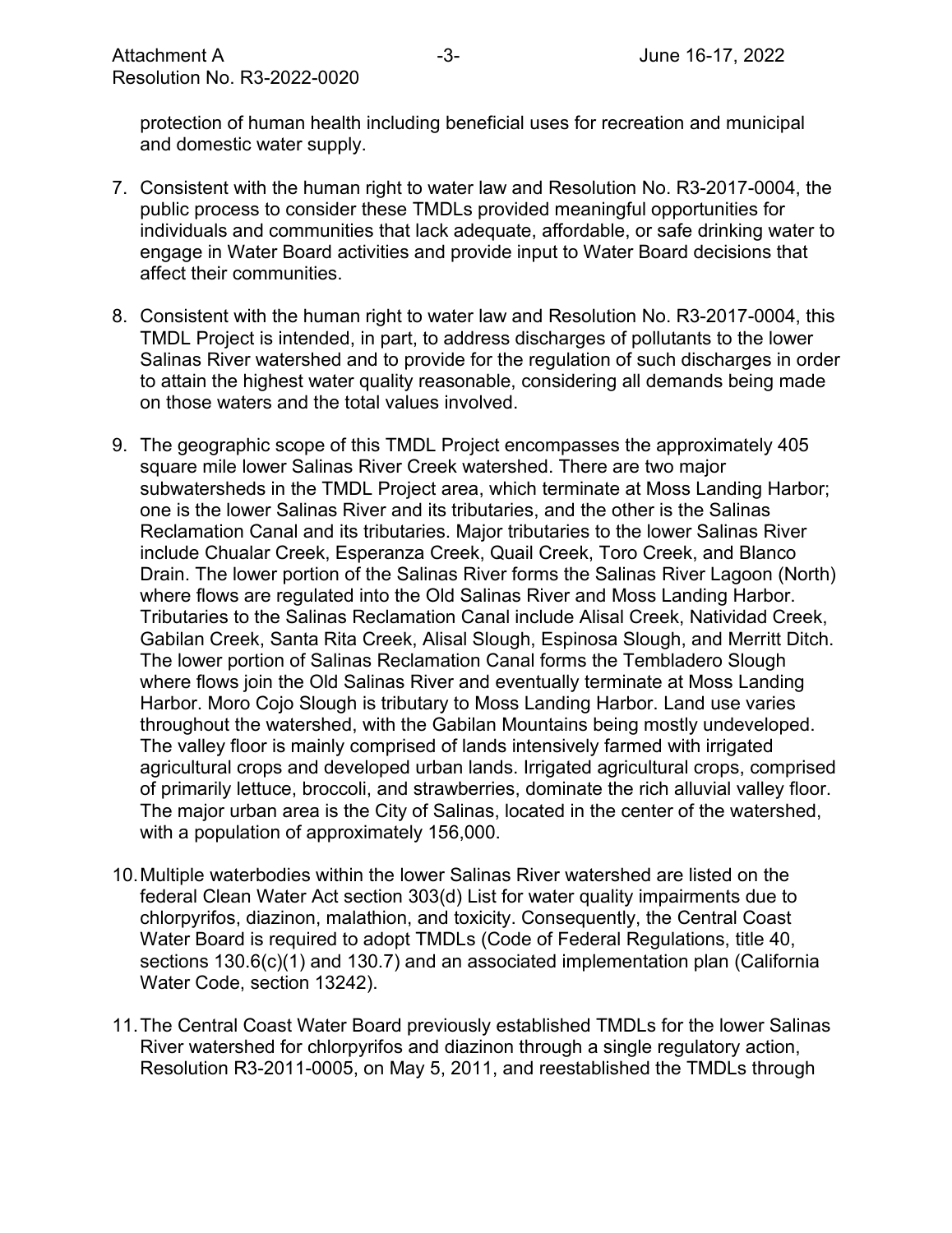another single regulatory action, General Waste Discharge Requirements for Discharges from Irrigated Lands, Order No. R3-2021-0040, on April 21, 2021.

- 12.The Central Coast Water Board proposes to amend the Basin Plan by inserting amendments into Chapter 4, Section 9 (Total Maximum Daily Loads). The Basin Plan amendment in Attachment A to this Resolution establishing TMDLs for organophosphate pesticides and toxicity in the lower Salinas River watershed will supersede the aforementioned TMDLs for the lower Salinas River watershed for chlorpyrifos and diazinon established through Resolution R3-2011-0005 and reestablished through Order No. R3-2021-0040.
- 13.On May 20, 2004, the State Water Resources Control Board (State Water Board) adopted the *[Policy for Implementation and Enforcement of the Nonpoint Source](https://www.waterboards.ca.gov/water_issues/programs/nps/docs/plans_policies/nps_iepolicy.pdf)  [Pollution Control Program](https://www.waterboards.ca.gov/water_issues/programs/nps/docs/plans_policies/nps_iepolicy.pdf)* (NPS Policy)[2](#page-3-0) ([State Water Board Resolution No. 2004-](https://www.waterboards.ca.gov/board_decisions/adopted_orders/resolutions/2004/rs2004-0030.pdf) [0030\).](https://www.waterboards.ca.gov/board_decisions/adopted_orders/resolutions/2004/rs2004-0030.pdf)[3](#page-3-1) This TMDL Project is consistent with the NPS Policy. The NPS Policy requires the Regional Water Boards to regulate nonpoint sources of pollution using the administrative permitting authorities provided by Water Code division 7. Consistent with the NPS Policy and the California Water Code, Regional Water Boards regulate nonpoint source discharges with waste discharge requirements, waivers of waste discharge requirements, and/or waste discharge prohibitions.
- 14.On September 30, 2004, the State Water Board adopted the *[Water Quality Control](https://www.waterboards.ca.gov/board_decisions/adopted_orders/resolutions/2015/020315_8_amendment_clean_version.pdf)  [Policy for Developing California's Clean Water Act section 303\(d\) List](https://www.waterboards.ca.gov/board_decisions/adopted_orders/resolutions/2015/020315_8_amendment_clean_version.pdf)* (California 303(d) Listing Policy)<sup>[4](#page-3-2)</sup> (<u>[State Water Board Resolution No. 2004-0063](https://www.waterboards.ca.gov/board_decisions/adopted_orders/resolutions/2004/rs2004-0063.pdf))</u>,<sup>[5](#page-3-3)</sup> as amended on February 3, 2015 (<u>State Water Board Resolution No. 2015-0005</u>).<sup>[6](#page-3-4)</sup> The California 303(d) Listing Policy describes the process by which the State Water Board and the Regional Water Boards will comply with requirements of the federal Clean Water Act (33 United States Code, section 1251 and following). The objective of the California 303(d) Listing Policy is to establish a standardized approach for developing California's Clean Water Act section 303(d) List and to provide guidance for interpreting data and information to make decisions regarding water quality standards attainment. This TMDL Project is consistent with the California 303(d) Listing Policy.
- 15.On June 16, 2005, the State Water Board adopted the *[Water Quality Control Policy](https://www.waterboards.ca.gov/water_issues/programs/tmdl/docs/iw_policy.pdf)  [for Addressing Impaired Waters: Regulatory Structure and Options](https://www.waterboards.ca.gov/water_issues/programs/tmdl/docs/iw_policy.pdf)* (Impaired Waters Policy)<sup>[7](#page-3-5)</sup> ([State Water Board Resolution](https://www.waterboards.ca.gov/board_decisions/adopted_orders/resolutions/2005/rs2005-0050.pdf) No. 2005-0050).<sup>[8](#page-3-6)</sup> The Impaired Waters Policy provides policy and procedures for adopting TMDLs and addressing impaired

<span id="page-3-0"></span><sup>&</sup>lt;sup>2</sup> [https://www.waterboards.ca.gov/water\\_issues/programs/nps/docs/plans\\_policies/nps\\_iepolicy.pdf](https://www.waterboards.ca.gov/water_issues/programs/nps/docs/plans_policies/nps_iepolicy.pdf)

<span id="page-3-1"></span><sup>3</sup> [https://www.waterboards.ca.gov/board\\_decisions/adopted\\_orders/resolutions/2004/rs2004-0030.pdf](https://www.waterboards.ca.gov/board_decisions/adopted_orders/resolutions/2004/rs2004-0030.pdf)

<span id="page-3-2"></span><sup>&</sup>lt;sup>4</sup>[https://www.waterboards.ca.gov/board\\_decisions/adopted\\_orders/resolutions/2015/020315\\_8\\_amendm](https://www.waterboards.ca.gov/board_decisions/adopted_orders/resolutions/2015/020315_8_amendment_clean_version.pdf) [ent\\_clean\\_version.pdf](https://www.waterboards.ca.gov/board_decisions/adopted_orders/resolutions/2015/020315_8_amendment_clean_version.pdf)

<span id="page-3-3"></span><sup>5</sup> [https://www.waterboards.ca.gov/board\\_decisions/adopted\\_orders/resolutions/2004/rs2004-0063.pdf](https://www.waterboards.ca.gov/board_decisions/adopted_orders/resolutions/2004/rs2004-0063.pdf)

<span id="page-3-4"></span><sup>&</sup>lt;sup>6</sup> [https://www.waterboards.ca.gov/board\\_decisions/adopted\\_orders/resolutions/2015/rs2015\\_0005.pdf](https://www.waterboards.ca.gov/board_decisions/adopted_orders/resolutions/2015/rs2015_0005.pdf)

<span id="page-3-5"></span><sup>7</sup> [https://www.waterboards.ca.gov/water\\_issues/programs/tmdl/docs/iw\\_policy.pdf](https://www.waterboards.ca.gov/water_issues/programs/tmdl/docs/iw_policy.pdf)

<span id="page-3-6"></span><sup>8</sup> [https://www.waterboards.ca.gov/board\\_decisions/adopted\\_orders/resolutions/2005/rs2005-0050.pdf](https://www.waterboards.ca.gov/board_decisions/adopted_orders/resolutions/2005/rs2005-0050.pdf)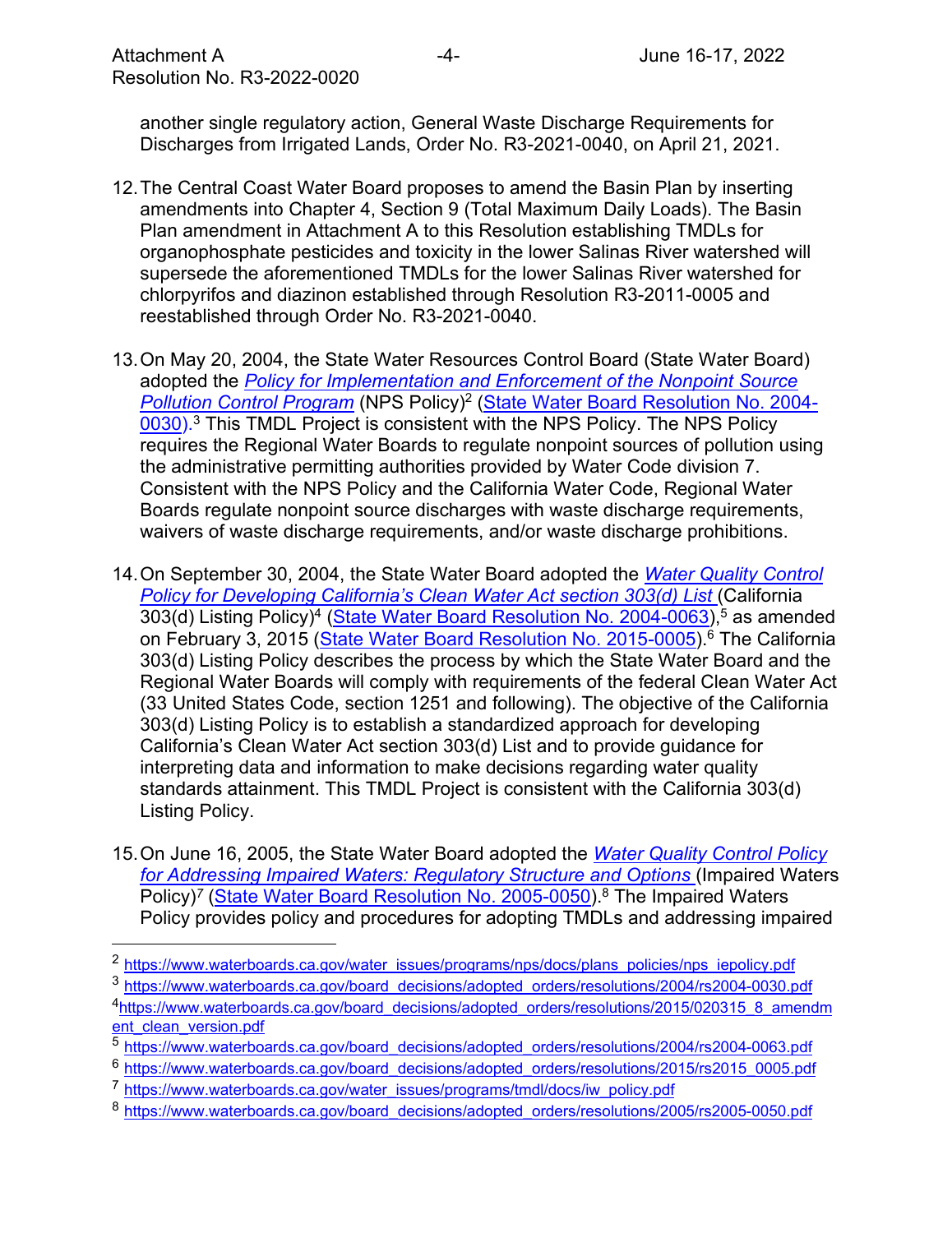waters in California. The Impaired Waters Policy states that the Regional Water Boards have independent discretion, broad flexibility, numerous options, and some legal constraints that apply when determining how to address impaired waters. This TMDL Project is consistent with the Impaired Waters Policy.

- 16. The U.S. Environmental Protection Agency's (USEPA) published TMDL guidance<sup>[9](#page-4-0)</sup> states that implementation of TMDLs and water quality-based controls should not be delayed due to lack of information or uncertainties about pollution problems, particularly with respect to nonpoint sources. More information about the spatial extent and nature of water quality impairments can be collected during TMDL implementation. Currently, there is sufficient information to develop and implement TMDLs for organophosphate pesticides and toxicity in the lower Salinas River watershed.
- 17.The elements of a TMDL are described in Code of Federal Regulations, title 40, sections 130.2 and 130.7, Clean Water Act section 303(d), and USEPA guidance documents. A TMDL is defined as "the sum of the individual [wasteload allocations] for point sources and [load allocations] for nonpoint sources and natural background." (40 Code of Federal Regulations section 130.2(i).) The Central Coast Water Board has determined that the TMDLs for organophosphate pesticides and toxicity in the lower Salinas River watershed are set at levels necessary to attain and maintain the applicable narrative and numeric water quality objectives, taking into account seasonal variations and any uncertainty concerning the relationship between effluent limitations and water quality, consistent with 40 Code of Federal Regulations section 130.7(c)(1).
- 18.Upon establishment of a TMDL by the State or USEPA, the State is required to incorporate the TMDL into the State Water Quality Management Plan. (Code of Federal Regulations, title 40, section 130.6(c)(1) and 130.7.) In accordance with California Water Code sections 13050(j) and 13242, the State must also identify appropriate programs of implementation and implementation measures. The Basin Plan and applicable statewide plans serve as the State Water Quality Management Plan governing the watersheds under the jurisdiction of the Central Coast Water Board.
- 19.The TMDLs and implementation plans for organophosphate pesticides and toxicity in the lower Salinas River watershed were developed using sound scientific knowledge, methods, and practices in accordance with California Health and Safety Code section 57004. Health and Safety Code section 57004 requires external scientific peer review for certain water quality control policies. Scientific portions of these TMDLs are drawn exclusively from the TMDLs for Toxicity and Pesticides in the Santa Maria River watershed (Central Coast Water Board Resolution No. R3- 2014-0009), which received independent scientific peer review in September 2012. As a result, the scientific methodologies used in development of these TMDLs have

<span id="page-4-0"></span><sup>9</sup> USEPA, G*uidance for Water Quality-Based Decisions: The TMDL Process*, ch. 1, Policies and Principles, EPA 440/4-91-001, April 1991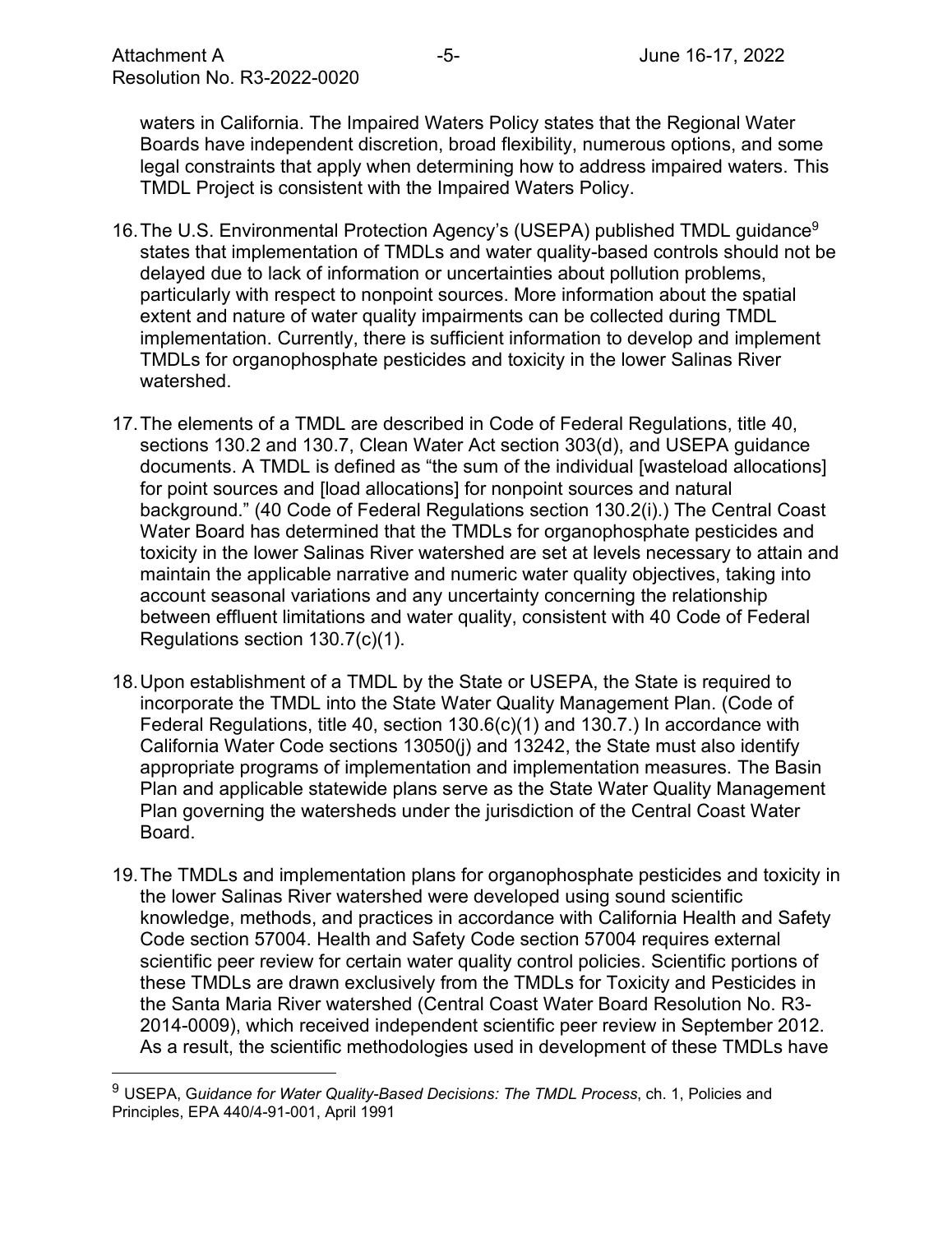already undergone external, scientific peer review. Consequently, the Central Coast Water Board has fulfilled the requirements of Health and Safety Code section 57004 and this amendment does not require further peer review.

- 20.Central Coast Water Board staff (staff) will conduct a review of TMDL implementation activities when monitoring and reporting data are submitted as required by the existing or future permits and orders regulating the discharges into the lower Salinas watershed, including stormwater discharges and waste discharges from irrigated agricultural land, or when other monitoring and reporting data is submitted under other regulatory requirements. Staff will pursue modification of permit conditions or other regulatory means, as necessary, to address remaining impairments resulting from organophosphate pesticides and toxicity during the TMDL implementation phase.
- 21.Establishment of these TMDLs and adoption of this Basin Plan amendment will not result in any degradation of water quality; in fact, they are designed to improve water quality. As such, these TMDLs and this Basin Plan amendment comply with all requirements of both state and federal anti-degradation requirements. (State Water Board Resolution No. 68-16, *[Statement of Policy with Respect to Maintaining High](https://www.waterboards.ca.gov/board_decisions/adopted_orders/resolutions/1968/rs68_016.pdf)  [Quality of Waters in California](https://www.waterboards.ca.gov/board_decisions/adopted_orders/resolutions/1968/rs68_016.pdf)*; [10](#page-5-0) Code of Federal Regulations, title 40, section 131.12.)
- 22.Pursuant to California Public Resources Code section 21080.5, the California Natural Resources Agency has approved the Regional Water Boards' basin planning process as a "certified regulatory program" that adequately satisfies the requirements of the California Environmental Quality Act (CEQA) (California Public Resources Code, section 21000 and following) for preparing environmental documents. (California Code of Regulations, title 14, section 15251(g); California Code of Regulations, title 23, section 3775.) Staff has prepared Substitute Environmental Documentation (SED) for this TMDL Project, which contains all required materials set forth in California Code of Regulations, title 23, section 3777. The SED includes the TMDL Project's Central Coast Water Board Meeting staff report (Staff Report) and several of its attachments, including the following:
	- (1) Resolution No. R3-2022-0020 and Basin Plan amendment (Staff Report, Attachment 1);
	- (2) TMDL Project Technical Report (Staff Report, Attachment 2);
	- (3) CEQA Checklist and Analysis Report (Staff Report, Attachment 3);
	- (4) Notice of Opportunity to Comment (Staff Report, Attachment 4); and
	- (5) Notice of Public Hearing- (Staff Report, Attachment 5).

The Environmental Checklist, based on Appendix G to the CEQA Guidelines (California Code of Regulations, title 14, section 15000 and following), and other portions of the SED contain detailed analyses and numerous findings related to foreseeable environmental impacts and potential mitigation measures.

<span id="page-5-0"></span><sup>10</sup> [https://www.waterboards.ca.gov/board\\_decisions/adopted\\_orders/resolutions/1968/rs68\\_016.pdf](https://www.waterboards.ca.gov/board_decisions/adopted_orders/resolutions/1968/rs68_016.pdf)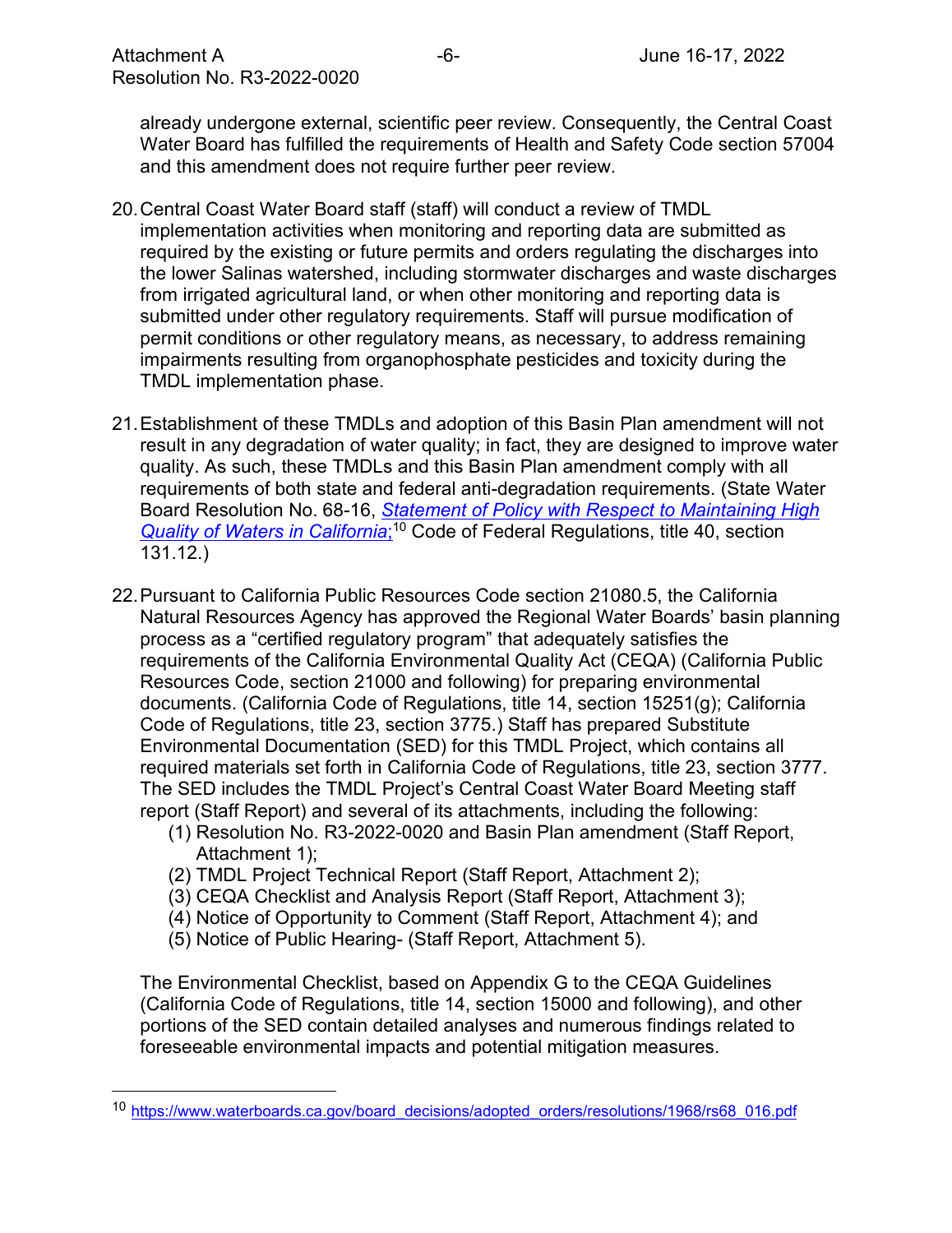- 23.A CEQA scoping meeting was conducted on April 21, 2021, by remote participation; a notice of the CEQA scoping meeting was sent to interested persons on March 22, 2021. The notice included the background of the project, the project purpose, a meeting schedule, and directions for obtaining more detailed information on the Central Coast Water Board website. The notice and project summary were available on the website or by requesting hard copies via telephone or email.
- 24.California Public Resources Code section 21159(a) provides that an agency shall perform, at the time of the adoption of a rule or regulation requiring the installation of pollution control equipment or a performance standard or treatment requirement, an environmental analysis of the reasonably foreseeable methods of compliance. That section further states:

The environmental analysis shall, at minimum, include all of the following:

- (1) An analysis of the reasonably foreseeable environmental impacts of the methods of compliance.
- (2) An analysis of reasonably foreseeable feasible mitigation measures.
- (3) An analysis of reasonably foreseeable alternative means of compliance with the rule or regulation.
- (4) For a rule or regulation that requires the installation of pollution control equipment adopted pursuant to the California Global Warming Solutions Act of 2006 (California Health and Safety Code, division 25.5, commencing with section 38500), the analysis shall also include reasonably foreseeable greenhouse gas emission impacts of compliance with the rule or regulation.
- 25.California Public Resources Code section 21159(c) requires that the environmental analysis take into account a reasonable range of environmental, economic, and technical factors, population and geographic areas, and specific sites. The Staff Report prepared for this Basin Plan amendment, in particular the CEQA Checklist and Analysis Report (Attachment 3), provides the environmental analysis required by California Public Resources Code section 21159 and is hereby incorporated as findings to this Resolution.
- 26.In preparing the SED, the Central Coast Water Board considered the requirements of California Public Resources Code section 21159 and California Code of Regulations, title 14, section 15187. Pursuant to these requirements, the SED contains an analysis of the reasonably foreseeable environmental impacts that may result from the adoption of this regulation from a programmatic perspective. The SED is not intended to be an exhaustive analysis of every conceivable impact. Compliance obligations will be undertaken directly by public agencies that may have their own obligations under CEQA. The SED identifies mitigation approaches that should be considered at the project level and project level impacts that may need to be considered in any subsequent environmental analysis performed by other public agencies, pursuant to California Public Resources Code section 21159.2. To the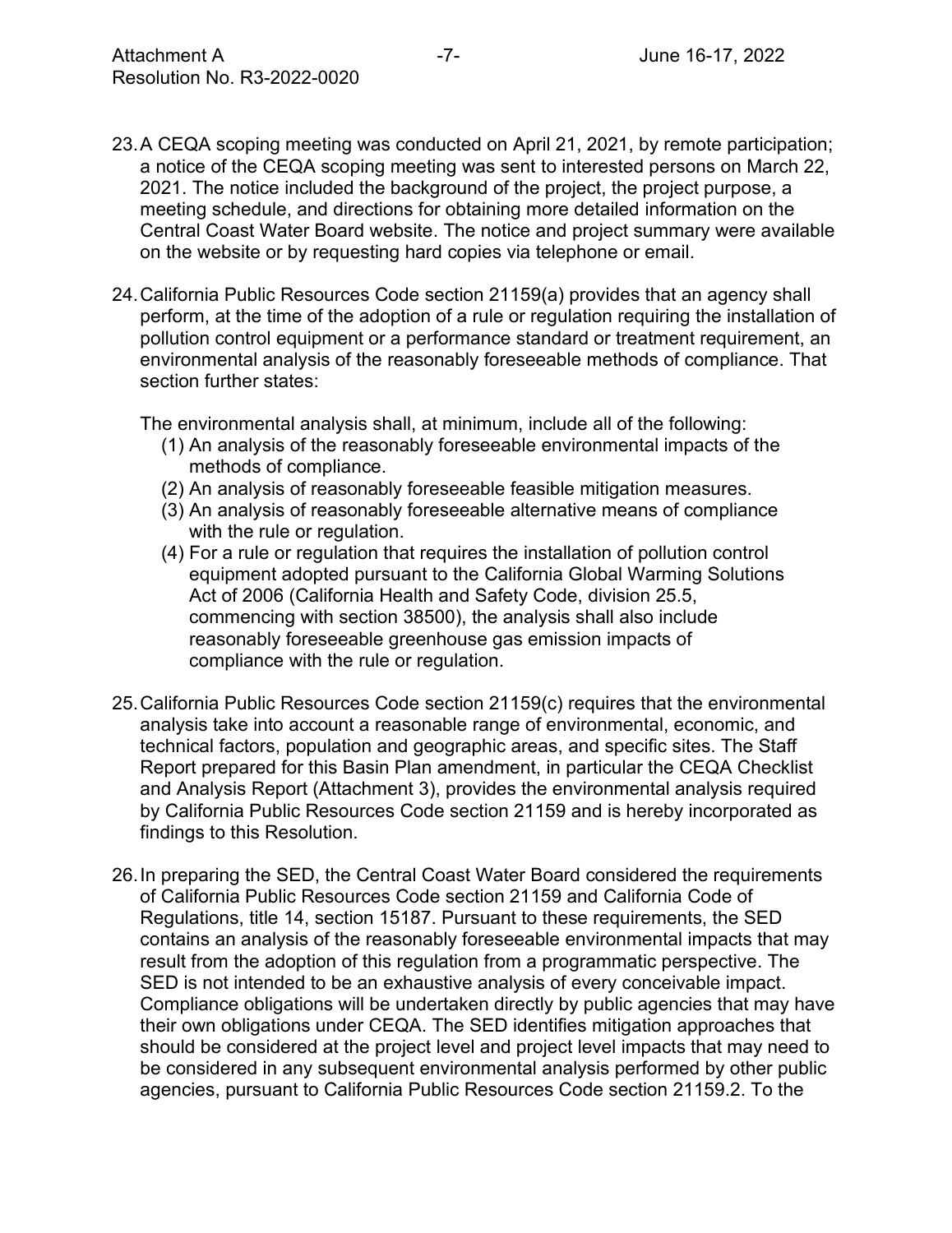extent applicable, this SED may be used to satisfy subsequent CEQA obligations of those agencies.

- 27.Consistent with the Water Board's substantive obligations under CEQA, the SED does not engage in speculation or conjecture and only considers reasonably foreseeable environmental impacts, including those relating to methods of compliance, reasonably foreseeable feasible mitigation measures to reduce those impacts, and reasonably foreseeable alternative means of compliance that would avoid or reduce the identified impacts.
- 28.The TMDL Project Technical Report, Basin Plan amendment, and CEQA Checklist and Analysis Report provide the necessary information pursuant to state law to conclude that the TMDL Project and associated reasonably foreseeable methods of compliance will not have a significant adverse effect on the environment. This determination is based on best available information in an effort to fully inform the interested public and decision makers of potential environmental impacts. A "significant effect" on the environment is defined as "a substantial, or potentially substantial, adverse change in any of the physical conditions within the area affected by the project including land, air, water, minerals, flora, fauna, ambient noise, and objects of historic or aesthetic significance." (California Code of Regulations, title 14, section 15382.)
- 29.Staff informed interested persons about the TMDLs for organophosphate pesticides and toxicity in the lower Salinas River watershed and draft SED through public outreach meetings with interested persons and public notice of the availability of the Basin Plan amendment and draft SED, and provided a 45-day written comment period. Notice of public hearing was given by publication in newspapers of general circulation within the project area and by emailing a copy of the notice to applicable government agencies and all persons requesting such notice. Relevant documents and notices were also made available on the Central Coast Water Board website. No written comments were received from the public during the comment period *and [no oral comments were made during the public hearing] OR if oral comments made during the hearing on the SED [Staff considered and responded to each potentially significant environmental issue raised in oral comments regarding the draft SED.]*.
- 30.Upon adoption of this Resolution No. R3-2022-0020, the Central Coast Water Board will request that the State Water Board and California Office of Administrative Law review and approve the Basin Plan amendment establishing the TMDLs for organophosphate pesticides and toxicity in the lower Salinas River watershed. This TMDL Project will become effective upon approval by the California Office of Administrative Law. USEPA must also approve this TMDL Project.
- 31.The Basin Plan amendment may have an effect on fish and wildlife. The Central Coast Water Board will, therefore, forward fee payments to the California Department of Fish and Wildlife pursuant to Fish and Game Code section 711.4.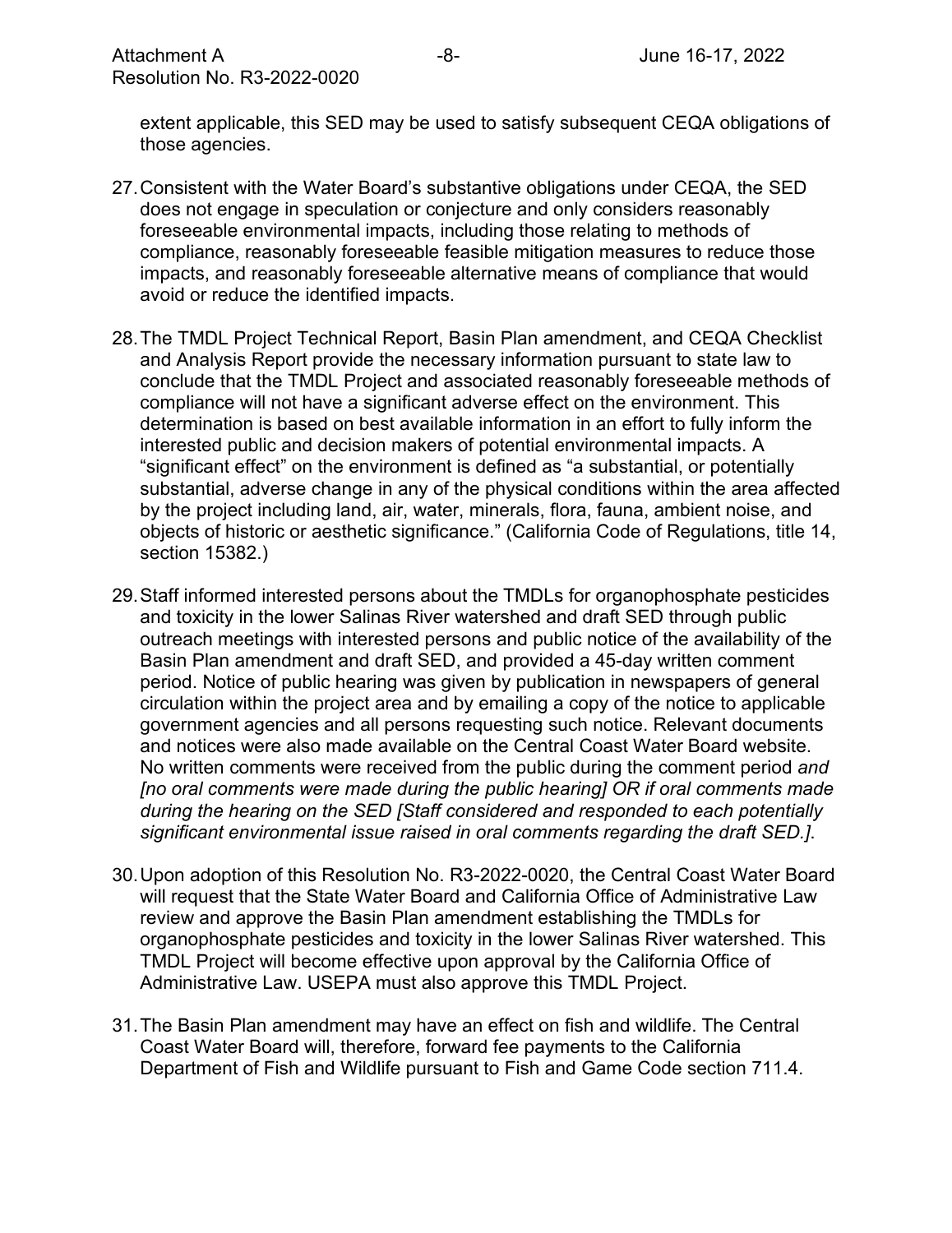- 32.The Basin Plan amendment meets the "Necessity" standard of the Administrative Procedures Act. (See Government Code, sections 11353 and 11349(a).) As specified in Finding 17, federal regulations require that TMDLs be incorporated into the Water Quality Management Plan. The Central Coast Water Board's Basin Plan is the Central Coast Water Board's component of the Water Quality Management Plan, and the Basin Plan is how the Central Coast Water Board takes quasi-legislative planning actions. Moreover, this TMDL Project defines programs of implementation for existing water quality objectives and is, therefore, appropriately a component of the Basin Plan under Water Code section 13242. The necessity of developing this TMDL Project is established in the TMDL Project Technical Report, the federal Clean Water Act section 303(d) List, and the data contained in the administrative record documenting the water quality impairments in the lower Salinas River watershed.
- 33.Consistent with Water Code section 13141, the Basin Plan amendment includes an estimate of the total cost of implementation of the agriculture-related portions of this TMDL Project and identifies potential sources of financing. In addition, Water Code section 13241 requires the Central Coast Water Board to consider economic factors when adopting water quality objectives or more stringent requirements than required under the federal Clean Water Act. However, this TMDL Project does not include new water quality objectives or more stringent requirements.
- 34.The Central Coast Water Board is adopting this TMDL Project through a Basin Plan amendment, and CEQA Certified Regulatory Program regulations apply (see California Code of Regulations, title 23, section 3775 and following). In accordance with California Code of Regulations, title 23, section 3777, the SED includes a reasonable range of economic factors for the reasonably foreseeable methods of compliance with this TMDL Project.
- 35.On June 16-17, 2022, the Central Coast Water Board held a public hearing to consider the Basin Plan amendment and SED and heard and considered all public comments and evidence in the record. Notice of the public hearing was given to all interested persons and published in accordance with Water Code section 13244. Notice of updated public hearing information was given to all interested persons in accordance with Government Code section 11125.

THEREFORE, be it resolved that:

- 1. The Central Coast Water Board, after considering the entire record, including oral testimony at the hearing, hereby adopts the Basin Plan amendment in Attachment A to this Resolution No. R3-2022-0020.
- 2. The Central Coast Water Board Executive Officer is directed to forward copies of the Basin Plan amendment to the State Water Board in accordance with the requirements of California Water Code section 13245.